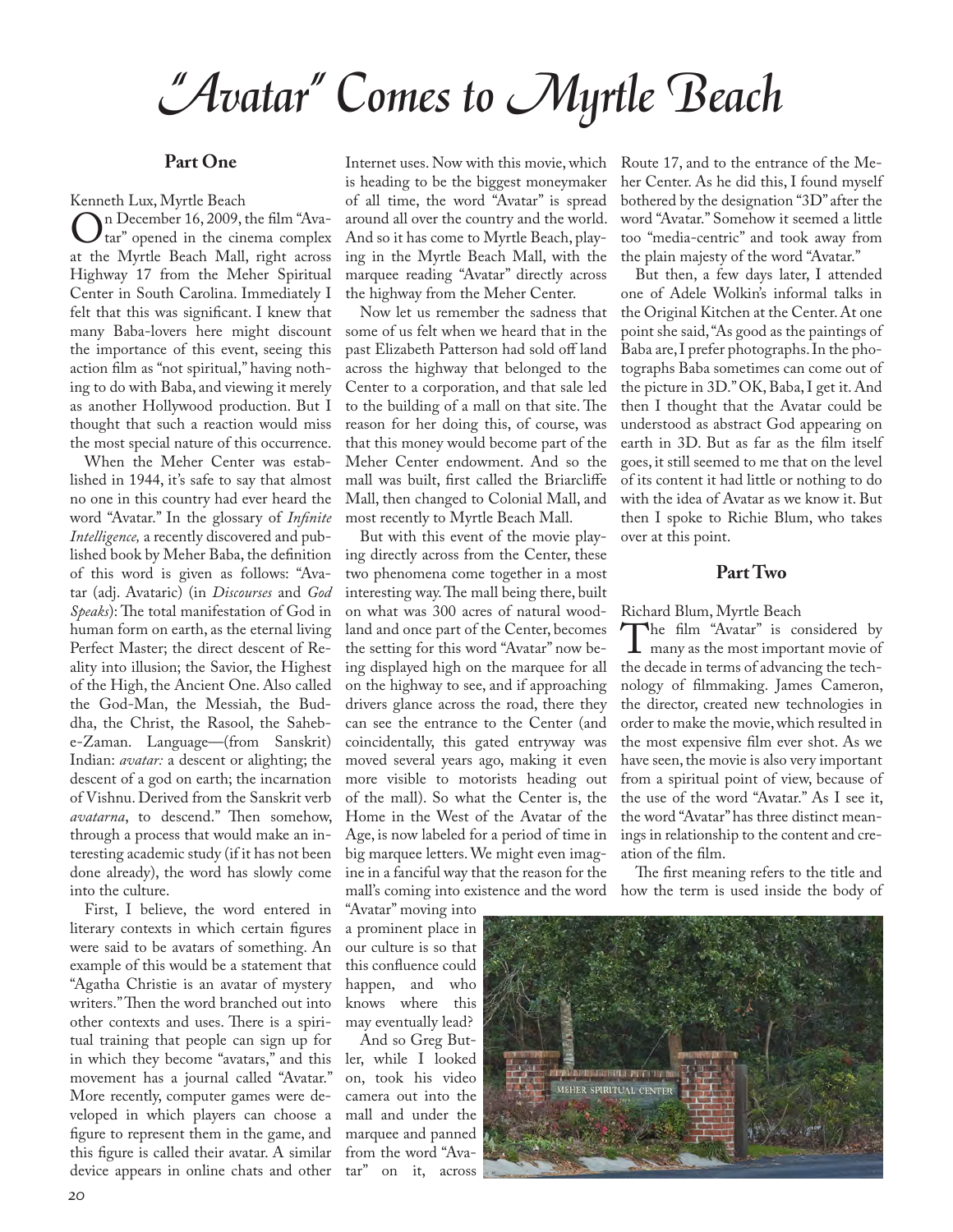

Photos by Greg Butler

the film. The story takes place 150 years into the future, when science has progressed to the point where it can create artifcial, genetically engineered life. An avatar is a genetically bred test-tube creature who contains a hybrid of human DNA with the DNA of the humanoids living on a distant planet called Pandora. The humanoids, called Na'vi, are 10 feet tall, bluish in color, and have a tail. In most other respects they are like humans from Earth.

When it is "born," a test-tube-bred avatar looks just like a Na'vi humanoid of Pandora, but it has no mind of its own. Its body is simply an empty vessel. It requires an Earth-born human to enter into the body and control it.

To do this, a human controller lies inside an MRI-like machine. When it is turned on, the human driver loses consciousness of his own body, and his consciousness enters the body of the avatar. Living inside the avatar, the human is able to breathe the air of Pandora, move, run, talk through

a savior to the Na'vi race of humanoids. Their planet is being invaded by Marines from Earth, and the Na'vi, in order to survive, need help to counter the attack. Jake, a former Marine, and now a controller of an avatar, comes to their rescue.

But more than that, Jake fulflls an ancient prophecy. The prophecy concerns the ability to ride a wildly dangerous but beautiful red fying dragon called a Toruk. There have only been five riders of a Toruk throughout the history of Pandora. Each of them possessed special powers. When Jake fies the red Toruk dragon, not only does he win the respect and trust of the Na'vi, but they also look upon him as a spiritual personage. He rallies them, designs a strategy, and defeats the Marines, saving the Na'vi from extinction.

In the end, Jake undergoes a fnal transformation of consciousness from his human form to live permanently in his avatar body. To do so, he must pass through the Na'vis' God, the holy tree. Thus Jake ful-



his avatar—basido everything that a Na'vi of Pandora can do. The human's consciousness remains inside the avatar until his avatar goes to sleep. Then the human wakes up in his body back inside the MRI-

like machine.<br>The second meaning of the term "Avatar" relates to the fact that the hero, Jake, ends up becoming

flls the prophecy of a recurring savior, and plays the role of an avatar to the people of Pandora.

The third meaning of the word "Avatar" concerns the actual making of the movie, and not the story itself. All of the characters on Pandora, and the entire world, are computer generated. In order to control characters, James Cameron employed a motion capture technique. Motion capture is a means by which actors' movements are captured by video cameras and used to move computer-animated characters. Motion capture has been used before to make flms and video games, but Cameron took it to a new level. I won't get into the technical details, but suffice it to say that the computer-animated characters looked so real, and displayed so much human emotion, that there was no diference between live characters and animated characters. Also, the fantastic world of Pandora looked incredibly realistic. These efects represent a major breakthrough in flmmaking.

There is also the common use of the word "avatar" meaning a computer-generated character inside a computer game that represents a player. Often players create their own avatars. They may look like themselves, like other people, or even like fantastic creatures.

The point is that motion capture, and the way Cameron employed it, is the same as using an avatar in a computer game. In other words, the actors acted, and as they acted they controlled a computer-generated character. They controlled an avatar. Thus we have the interesting, and I consider genius, use of the word: using avatars to make the movie, and avatars as the theme of the movie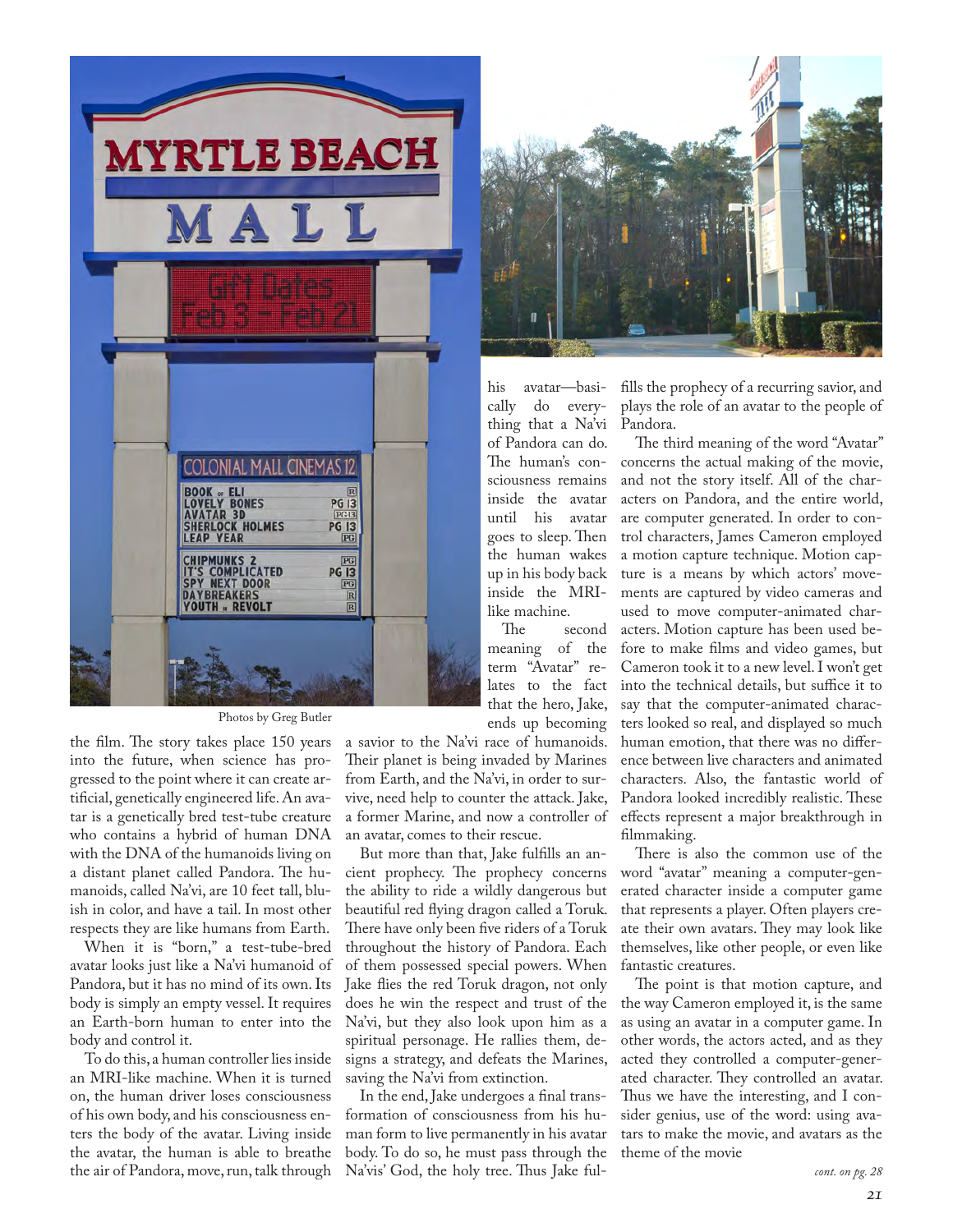*Avatar*

Harry Thomas, Los Angeles February 10, 2010

**Part A**

Firstly, I am deeply indebted to Ken-<br>neth Lux and Richard Blum for their<br>articles on the movie "Avatar" Without articles on the movie "Avatar." Without their written expressions, I wouldn't have generated this piece precisely because their articles inspired me, and from that inspiration, ideas fowed accompanied by the desire to write. In this article I want to explore ideas not presented in the other two essays and to approach certain of their themes in novel ways. As an example, I will highlight select numerical correspondences that to me indicate a conscious and intended effort on the part of Meher Baba. The label that I've affixed to this occurrence is: *Avataric time signature*. In other words, the numerical patterns, in my estimation, are indicative of Baba manipulating events at a high level for a specifc work-related purpose.

I agree with both of their sentiments that the flm "Avatar" coming into our midst at this time is signifcant and may indeed carry a partial charge of Baba's Manifestation in its presentation and wake. It's important to bear in mind that Meher Baba is still operative as the Avatar and will be for another sixty years or so. In this sense, the flm "Avatar" is screening while the actual Avatar is still working within a non-corporeal capacity.

I want to repeat Meher Baba's profound statement that He made to the flm world in 1932, which was highlighted in Richard's article. "I do not need to tell you who are engaged in the production and distribution of moving pictures what a power you hold in your hands…. He who stimulates the imagination of the masses can move them in any direction he chooses, and there is no more powerful an instrument for stimulating their imagination than motion pictures" [Lord Meher 5:1656].

At this point, I want to display the numerical correspondences that I've labeled as *Avataric time signatures*. I have done Baba-related numerical reckoning before and it came to my attention during this session that *Avataric time signatures*  (within my realm of observing the phenomenon) come in triplets—namely that three distinct numerical correspondences are connected to a given event.

Richard stated that in 1932 Baba visited Hollywood. He toured several studios, met with luminaries of the flm world including certain stars of the silver screen, directors and producers, as well as provided poignant words about this powerful medium. Baba returned to Hollywood in the latter part of 1934 and early 1935. He once again toured numerous studios but His primary focus on this trip was advancing the flm project. He met with a multitude of flm personnel to propel this endeavor forward.

The year 1932 prominently stands out as Baba's initial contact with the Hollywood flmmaking industry; therefore it was an auspicious year in Baba's planetary and universal working, at least from an observable standpoint. And it's precisely here that we encounter the frst *Avataric time signature*. By the time Meher Baba visited Hollywood for seven days in the latter part of May and early June of 1932, He was quite close to the seventh anniversary of His observing silence.

Doing basic math, from mid-1932 until late December of 2009 when "Avatar" was released comprised a span of seventy-seven years. Those familiar with Baba's life are aware of the signifcance of the number 7. Citing an example, Baba delivered a magnifcent discourse entitled: The Seven Realities. In the master work "God Speaks," there are seven kingdoms of evolution beginning with the stone state and through immense episodes of successive unfoldment, culminate at the human level, the seventh and final kingdom.

This evolutionary expression eventually delivers the fortunate soul to God-Realization, which happens upon the seventh plane. Highly signifcantly, Meher Baba is the seventh Avatar beginning with Zoroaster in our present historical cycle of Messianic appearances. In my estimation, 77 serves as a signifcant number correspondence between the two events.

We now move into the second *Ava*taric time signature. Those who know of my previous numerical work would be familiar with a tool I use which is the Chinese 60-year calendar. I will not explain its working here, but to be succinct, it traces a 60-year cycle in which each of the 60 years has a unique designation. Therefore, at any given 60-year progression, the exact sign of 60 years previous will reappear. In the Chinese system, this is a noteworthy event and marks the completion of a 60-year cycle.

On October 16, 1949, Meher Baba set off on the New Life with twenty companions. December 18, 2009—when "Avatar" was released—was 60 years later, exactly two months and two days afterwards. Astoundingly, the exact same sign (yellow earth ox) existed for both the New Life and "Avatar." From my perspective, this constitutes the second *Avataric time signature,* for I fnd it utterly inconceivable that this precise overlay resulted entirely from chance.

I will now highlight the third *Avataric time signature* that cascaded into my mind this morning, upon which I realized the timing was superbly perfect. On February 10 (I'm writing this article on this date in 2010) in the year 1954 in Meherastana, Meher Baba spelled "Avatar Meher Baba ki Jai" on His alphabet board, thereby formally proclaiming the distinction he gave to this title, and henceforth the term "Avatar" was affixed to His legacy.

If we write February 10 in abbreviated fashion, we get 2-10 (at least in America; India and England would write it 10-2). "Avatar" was released in the year 2009 but as of this writing, 2-10-2010, it is still drawing huge audiences worldwide. In the 56 years since this monumental declaration, this year initially marks the near-synchronous match between the day of declaration (2-10) and the calendar year (2010). By adding a zero between the month and day in the declaration date, a perfect numerical match will ensue—(2010 / 2010). This marks the frst appearance of such a correspondence. Additionally, had "Avatar" been released in December of this year, there still would have been the aforementioned match; however, it wouldn't have been playing on the February 10th Avataric declaration day. As of this writing of February 10, 2010, "Avatar" is stunningly playing to worldwide audiences.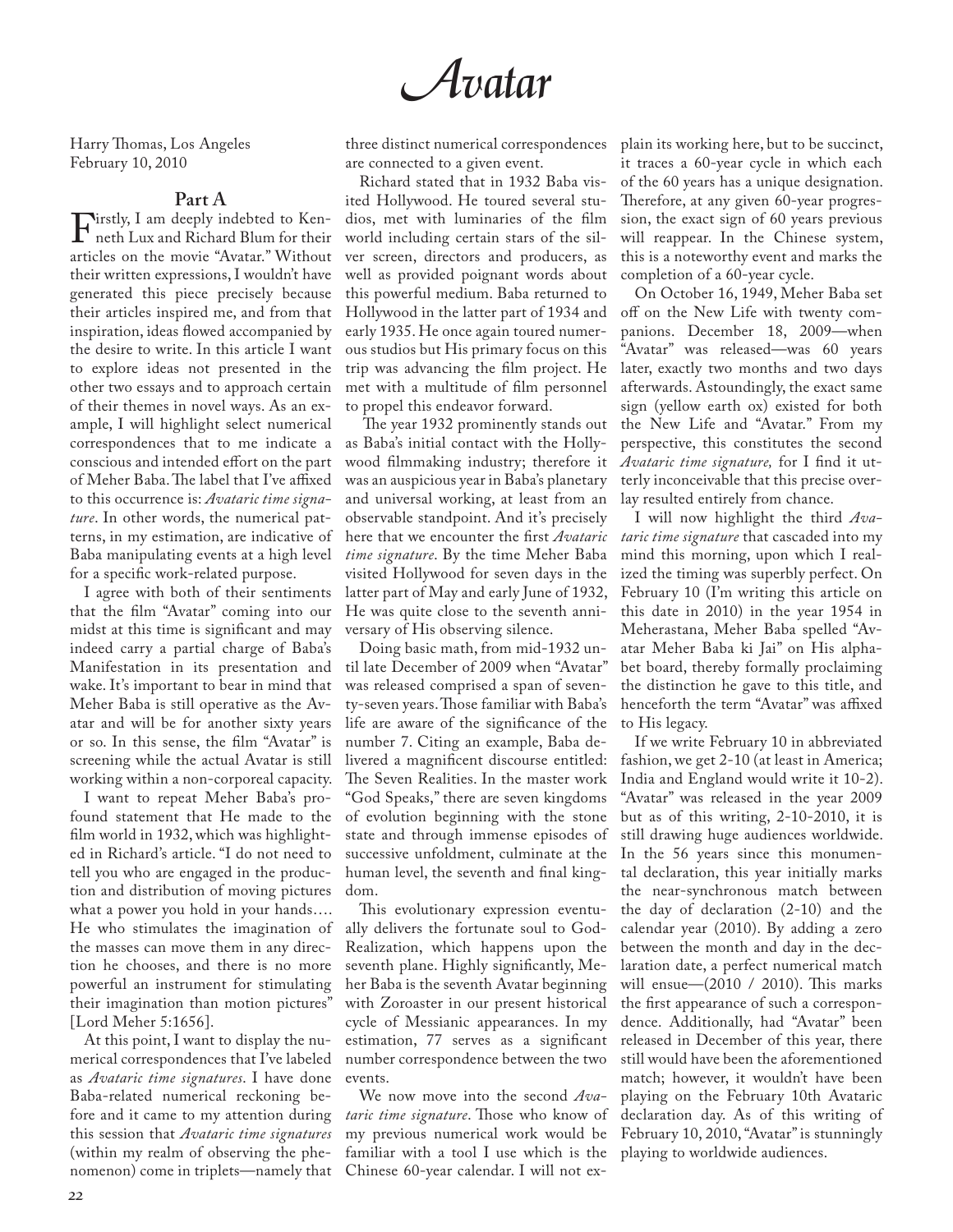**Part B**<br>Tow I wish to focus on other aspects Now I wish to focus on other aspects<br>of the film in which parts of Ken-<br>neth's and Richard's previous assertions neth's and Richard's previous assertions will be reiterated. I, too, frmly believe that Meher Baba is using this flm as a vehicle to advance His Manifestation, which, examining the historical record, is steadily advancing. The year 1932, in my observation of Meher Baba's history, marked the frst instance of Baba's extending His advent into the greater world—one beyond His immediate spiritual family and those close to this group. In a Paramount newsreel shot in London, Baba's lovely image was featured and He delivered His visionary message of bringing the world's religions together like, "beads on one string" [Lord Meher 5:1554].

Meher Baba also appeared in Time magazine, and several newspapers recorded parts of His journey both in Europe and America. In England especially, several newspaper articles raised the notion of Baba's being the Messiah (which would be the Avatar). The Daily Herald opened its article: "Revered by many as the Messiah, Shri Meher Baba, the Indian Mystic, gave a children's party in his bed-sitting room in South Kensington yesterday" [Lord Meher 5:1576].

Also in 1932, Baba stated repeatedly that He would break His silence in the Hollywood Bowl on July 13, an event in which His liberated human voice would have been carried by radio and reported in newspapers worldwide. This didn't happen, for Baba did not return to California as expected. In early June of 1932, Baba and His mandali sailed for Honolulu en route to East Asia, whereupon in China Baba efectively completed the spiritual cable linking the East with the West. Baba and mandali likewise walked the streets of several Japanese and Chinese cities. Most certainly in numerous ways, Meher Baba boldly reached out to the greater world in that auspicious year of 1932.

I would ascertain that Baba's extending His nazar (glance) to the greater world advances to the year 1956. In July of that year, television crews were on hand to flm Baba's dedication of the Barn and other celebratory acts at the Meher Spiritual Center in Myrtle Beach, South Carolina. This event was scheduled to be broadcast nationwide but



*Jake as our Avatar (thanks to the talents of Marc Librescu)*

York, a TV crew flmed Baba and this footage was shown locally. Also, television personnel attempted to flm Baba while He was in Washington, D.C., but He avoided them. Although there was no nationwide TV broadcasting of Baba from the Meher Spiritual Center, nevertheless this flming (at Baba's "Home in the West") seemingly indicates a time when his Avataric message will be conveyed far beyond His immediate circle.

Starting in 1964 and continuing for several years, Amar Singh Saigal transmitted the Beloved's words and prayers over All India Radio, and Baba on several occasions heard these broadcasts. Additionally, towards the end of the Avatar's illustrious advent, Baba commissioned a small group of advocates from America to advance His anti-drug message. On Baba's behest, they were to appear on radio and television in order to broadcast this admonition to avoid the use of dangerous drugs. However, as a consequence of this action, Baba's name, words and image (when television was the medium) were transmitted over the airwaves. Undoubtedly, millions by means of radio and television received this message.

I would then jump ahead to the year

"Don't Worry Be Happy," a bouncy tune that traveled the world rhythmically singing one of Meher Baba's oft-repeated messages within a catchy melody and lyric base. With this uplifting song, what the Beloved so often told His lovers reached a global audience.\*

I will therefore posit that with the release of "Avatar," Baba has again extended His spiritual reach into the greater world, far beyond the present parameters of His lovers and devotees. It's important to realize that the word "Avatar" is a part of the Beloved's title: Avatar Meher Baba. Additionally, any one of these three names can link an individual or group with the Lord, so the word "Avatar" is extremely powerful.

As Kenneth pointed out, the lowercased word "avatar" is used in numerous diminutive aspects; additionally, since the founding of the Meher Spiritual Center in 1944, the word has steadily spiraled outward, and now with the release of the flm "Avatar" the word has woven itself into the planetary lexicon. This occurrence of global acquaintance with the word "Avatar" could only be the result of Baba's Divine Will.

never occurred; however, earlier in New 1988 when Bobby McFerrin released a number of other fgures on the spiri-We must acknowledge that the role of avatar has also been claimed by or for